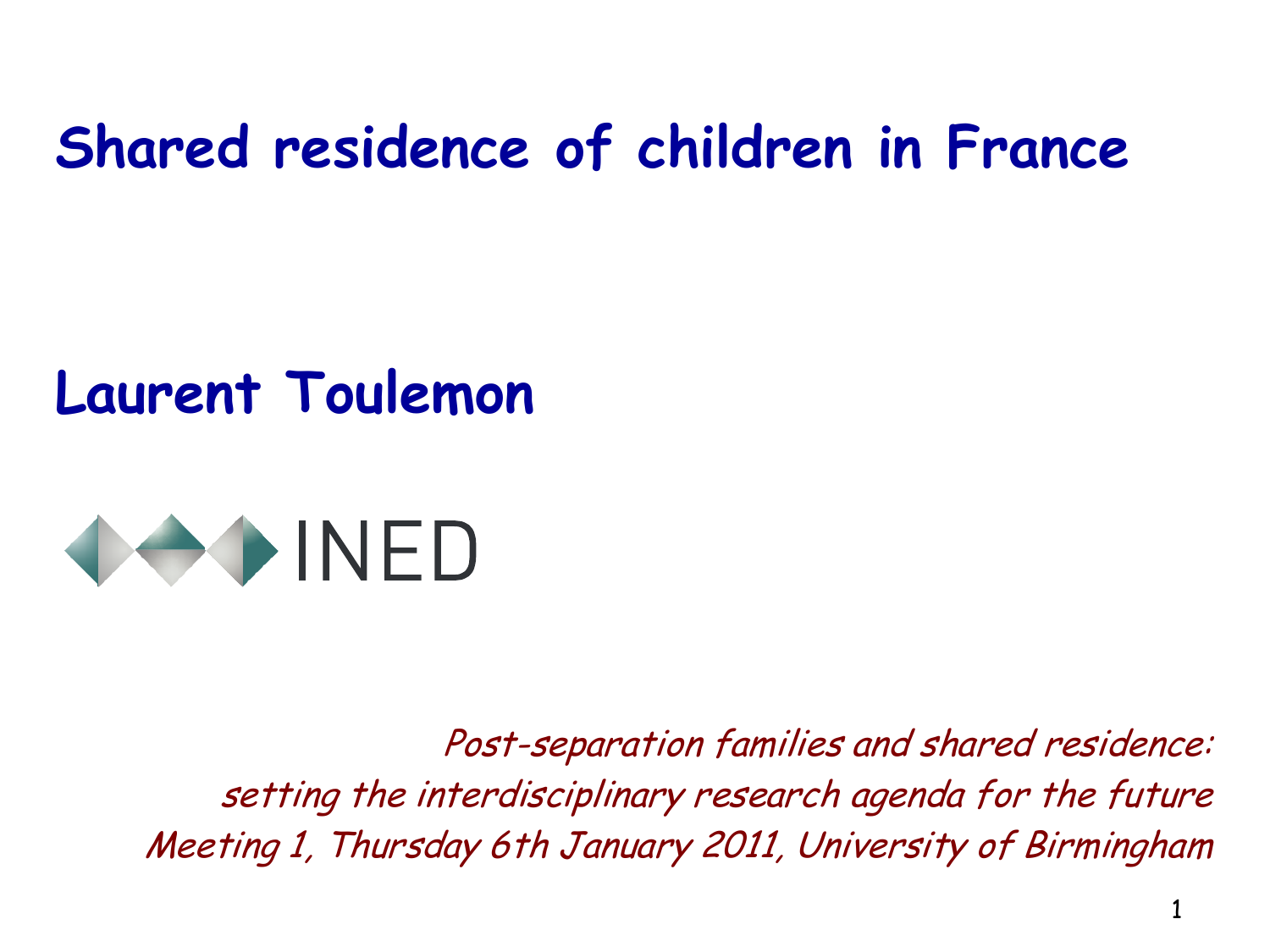## Outline of the presentation

I – Definitions of shared residence in France

- a. Residence at census
- b. Residence in the Labour force survey
- c. Residence in the French EU-SILC survey
- II How many children with a shared residence?
	- a. Double counting of children living in two dwellings
	- b. Shared residence by age and sex
	- c. Families with children sharing residence
- III A new survey on shared residence
	- a. A 2% survey in conjunction with the census
	- b. with many questions on sharing residence
- Conclusions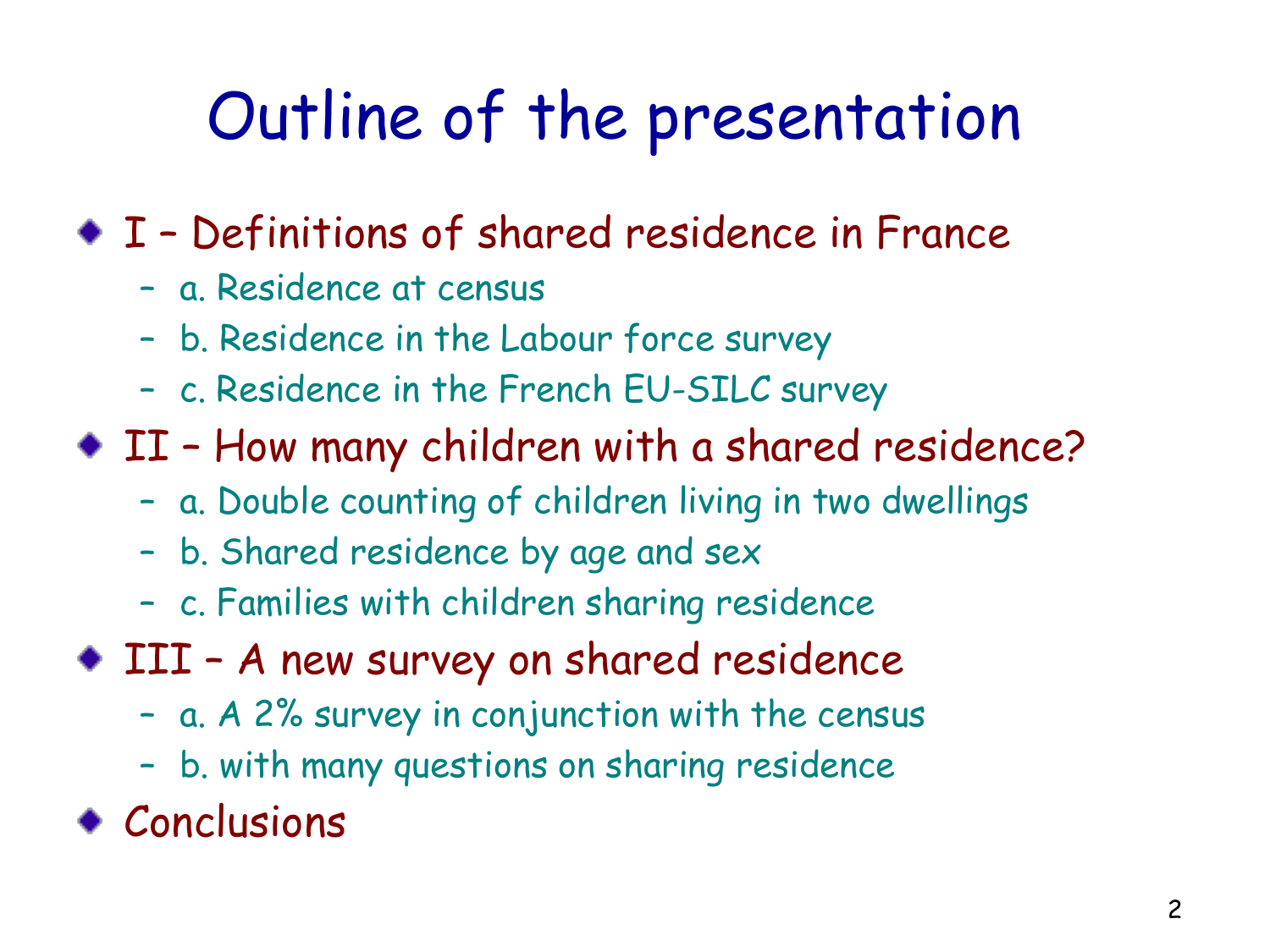### I – a. residence at census

Single residence rule: one residence for each individual

- Each child is supposed to be counted at his/her "usual" residence
	- where s/he lives most of the time
- Double counting of children sharing residence is very likely to occur
	- Both parents are keen to report that their child is living with them
		- Separated parents may not discuss the matter
		- Census surveys may not take place the same year in both dwellings
- A large overestimation of lone-parent families
	- Children counted twice
	- Couples whose members answer in different dwellings
- Stepfamilies cannot be identified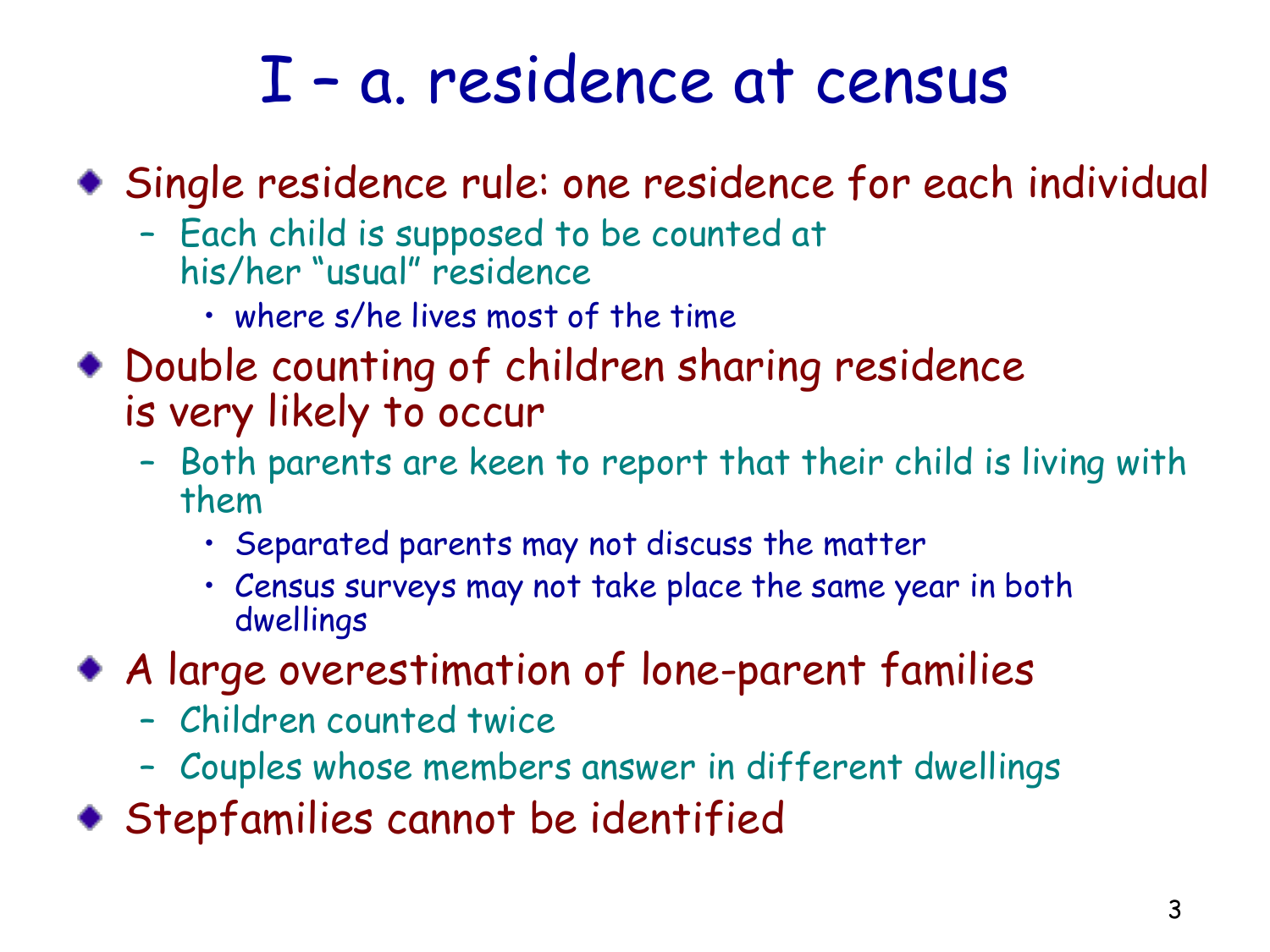## I – b. Labour force survey

- Single residence rule: one residence for each individual
	- Based on permanent residence
		- no incentive to include the child
- Double counting of children sharing residence is very unlikely to occur
	- The survey is dealing with parental employment
		- The interviewers are not very interested in the children
- Stepfamilies can be identified
	- For each adult, a question on living as a couple
		- (with a partner living in the same household)
	- And the list of his/her own children
		- Some errors may occur (stepchildren counted as own children)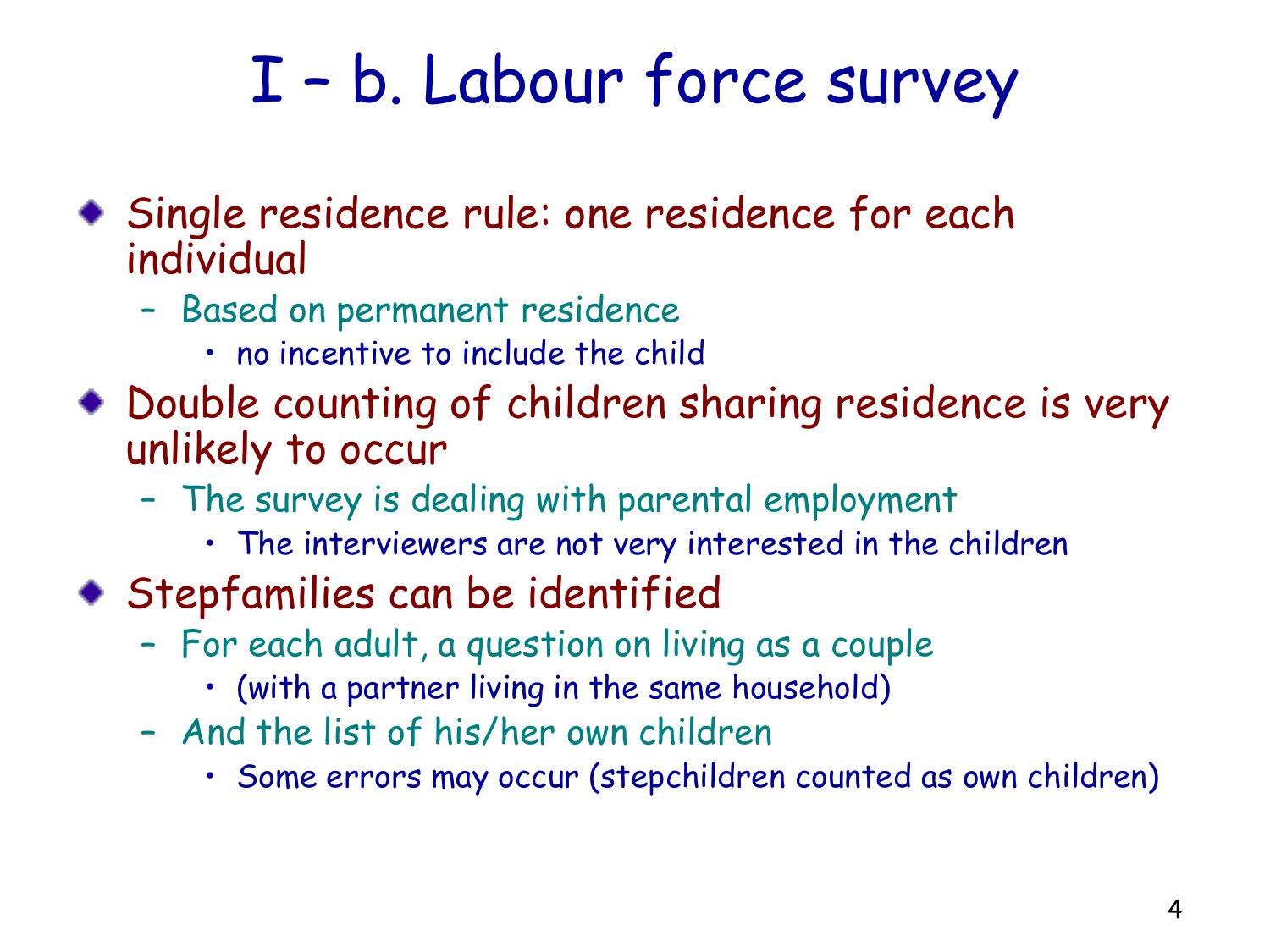# I – c. The French EU-SILC survey

- Multiple residence rule: each individual may have several "usual residences"
	- The household grid is very exhaustive
		- All people who live "usually" in the household, even if they also live elsewhere
- Double counting of children sharing residence is very likely to occur
- Stepfamilies are well identified
	- For each adult, a question on living as a couple:
		- (even with a partner not living in the same household)
	- For each child, two questions on his/her own father and mother:
		- Are they living in the household? If not, are they alive?
- A panel survey
	- With one-ninth of the sample renewed each year (respondents are followed during nine years, even if they move)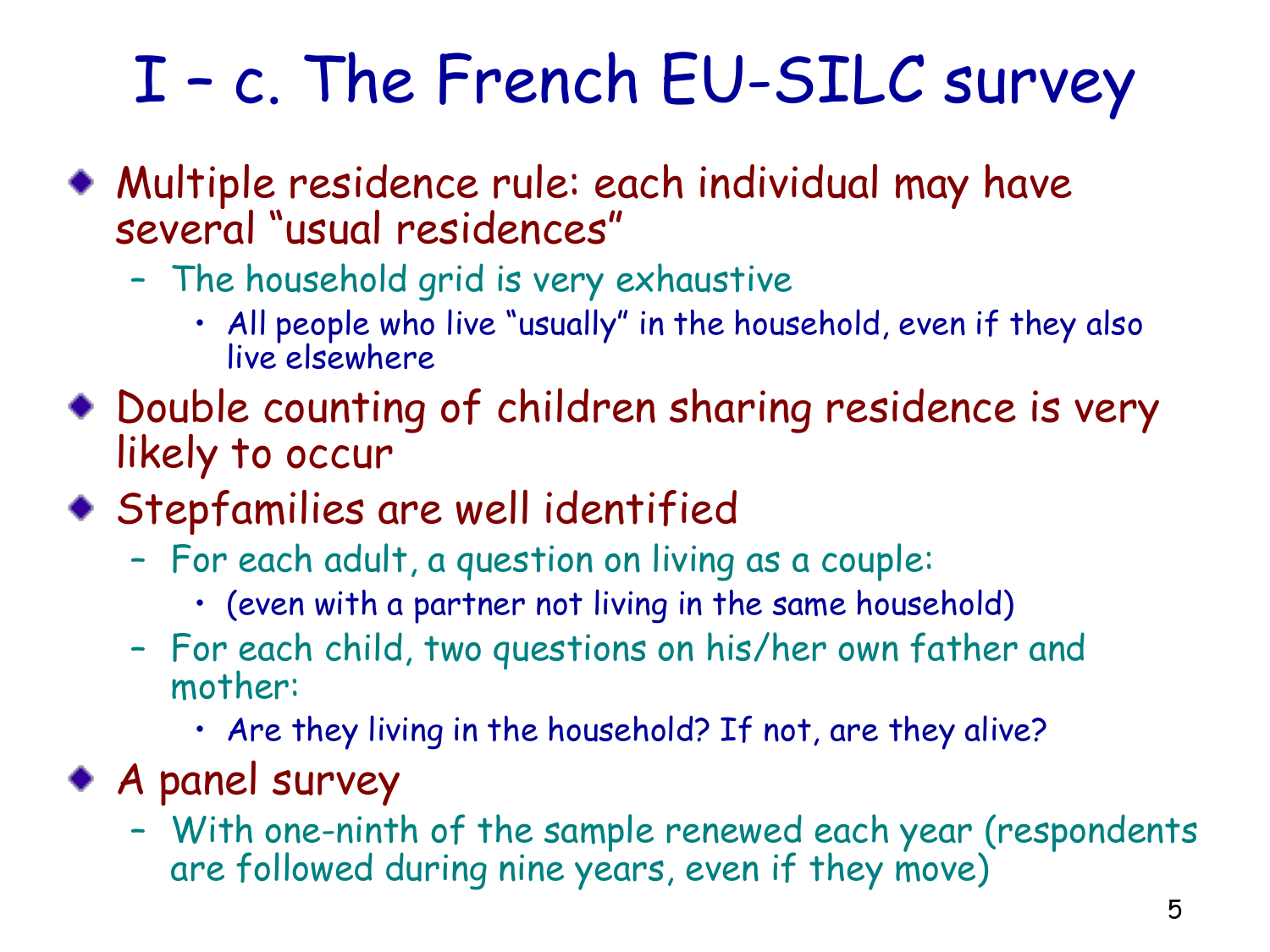## II – How many children with a shared residence?

a. Double counting of children living in two dwellings

- In the EU-SILC survey, it is necessary to divide the weight of children with a shared residence
	- Because they are counted twice
- This is not always the case
	- For instance, the proportion of children living with their mother may be estimated
		- directly, from women's answers (irrespective of multi-residence)
		- or by also counting children in shared residence included at their father's home (then all children with a shared residence must have their weight halved)
- The numbers of children sharing residence must be the same in fathers' and mothers' homes
- Now let us look at some basic results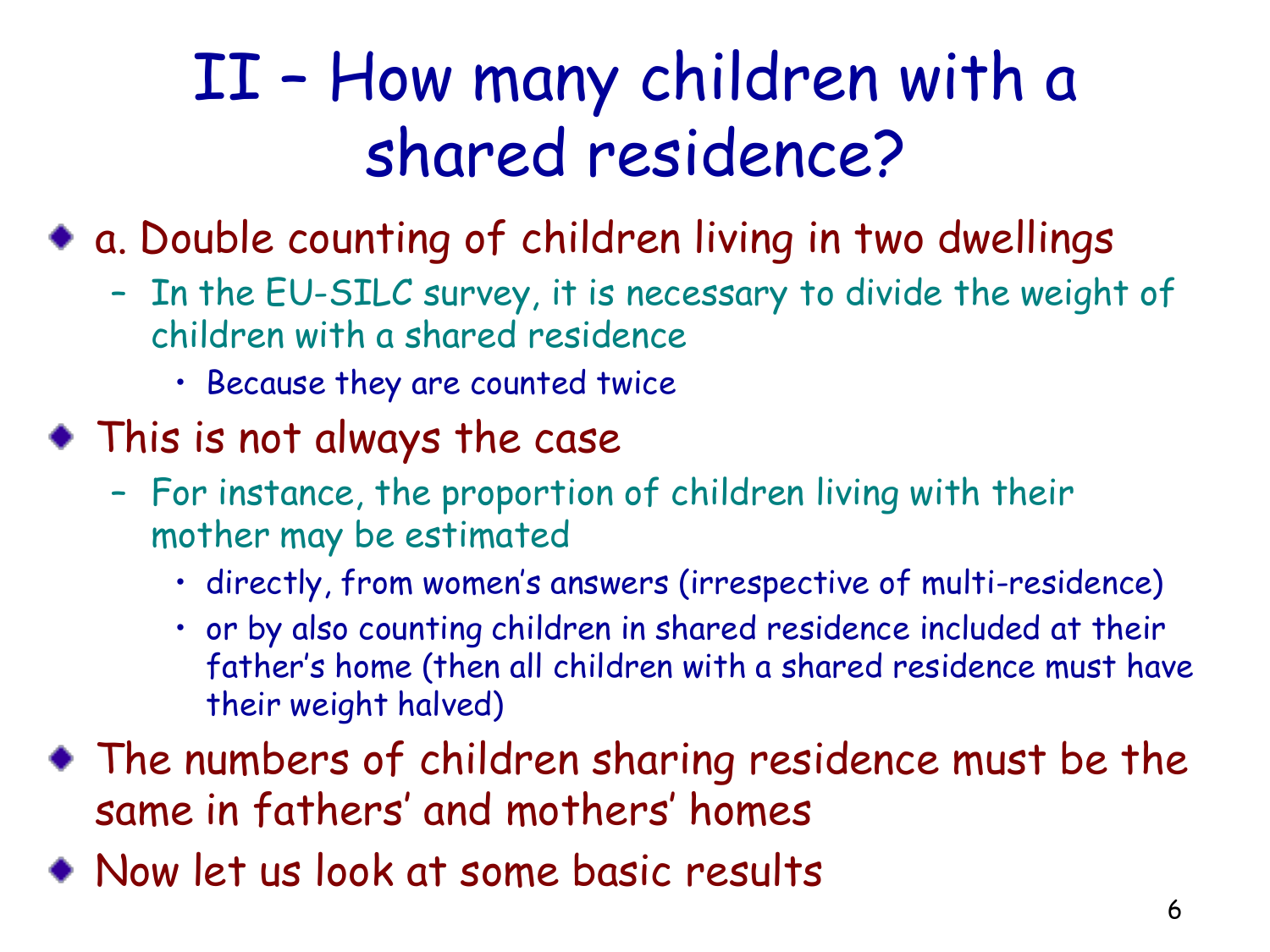### Multi-residence by sex and age in France

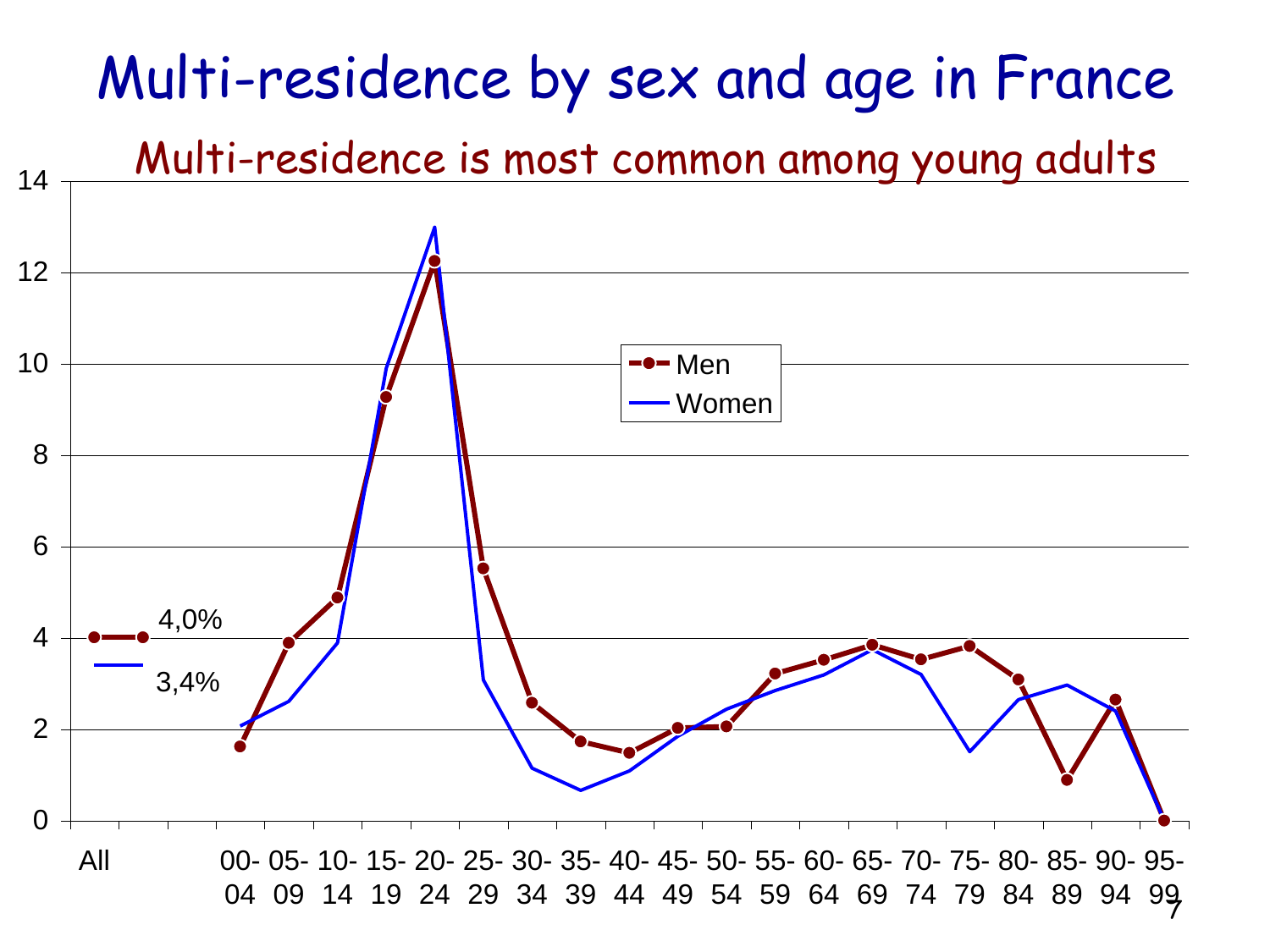### The impact is large for the distribution of children by family situation

Distribution of French children by family situation, and proportion of children living in several households, by family situation (%)

|                             | Raw                 | Corrected           | <b>Distribution</b> | <b>Distribution</b> |
|-----------------------------|---------------------|---------------------|---------------------|---------------------|
| <b>Situation of parents</b> | <b>Distribution</b> | <b>Distribution</b> | In the              | At                  |
| in the dwelling             | in SILC             | in SILC             | Employment          | Census              |
|                             |                     |                     | survey              |                     |
| Both parents                | 79.1                | 80.9                | 81.8                | 81.4                |
| One-parent family, mother   | 10.4                | 10.1                | 10.8                | 14.1                |
| Stepfamily, mother          | 4.6                 | <u>4.4</u>          | 4.1                 |                     |
| One-parent family, father   | 2.3<br>4.7          | 1.6<br>3.5          | 1.3<br>2.6          | 2.1                 |
| Stepfamily, father          | 2.4                 | 1.9                 | 1.3                 |                     |
| Living with no parent       | $\overline{1.3}$    | 1.2                 | 0.7                 | 2.4                 |
| <b>All children</b>         | 100                 | 100                 | 100.0               | 100.0               |
| One parent                  | 19.6                | 17.9                | 17.5                |                     |
| Two parents                 | 79.1                | 80.9                | 81.8                |                     |
| No parent                   | 1.3                 | 1.2                 | 0.7                 | 2.4                 |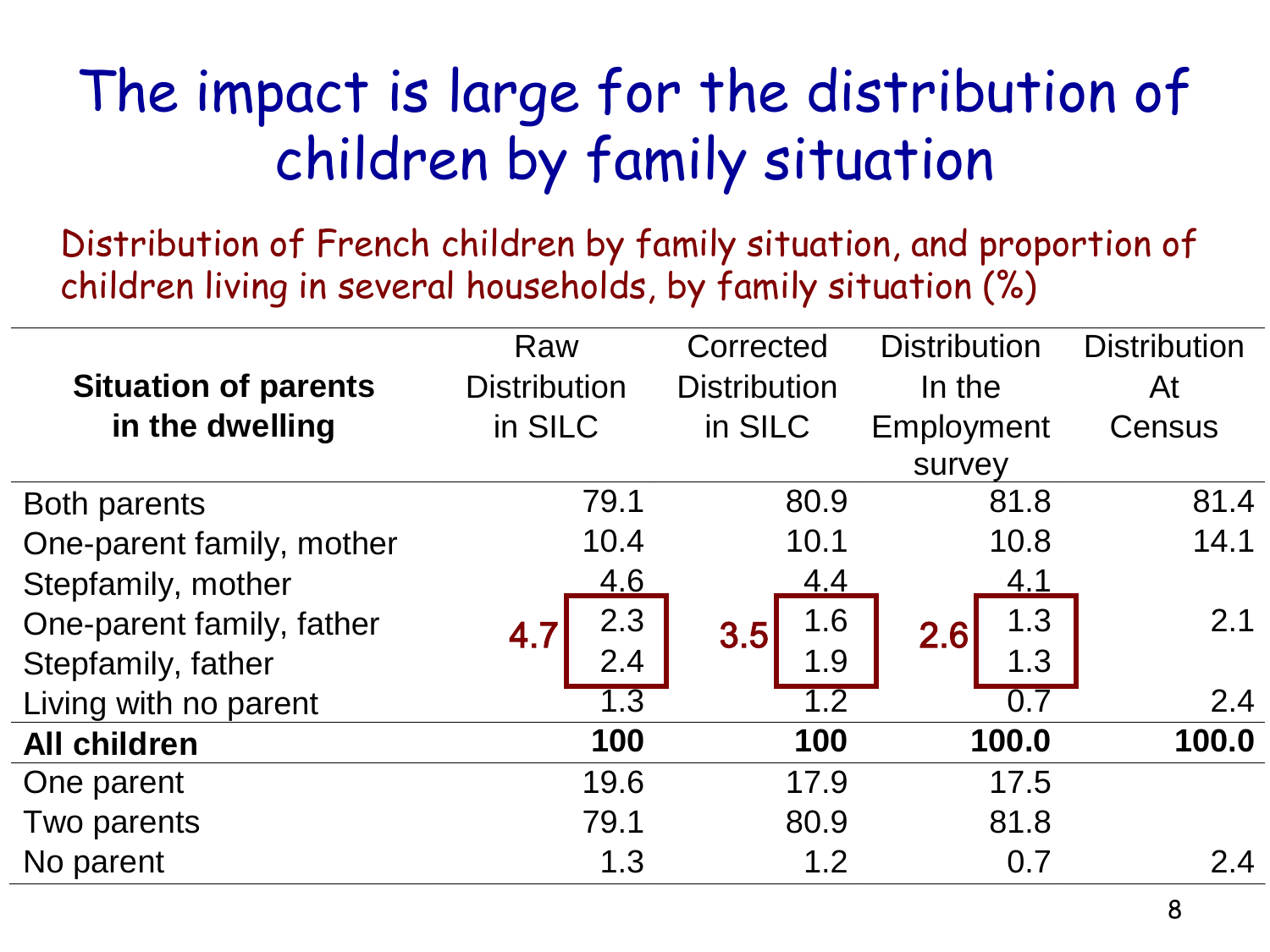#### Proportion of children whose parents are separated

Adjusting weights for the number of "family" dwellings

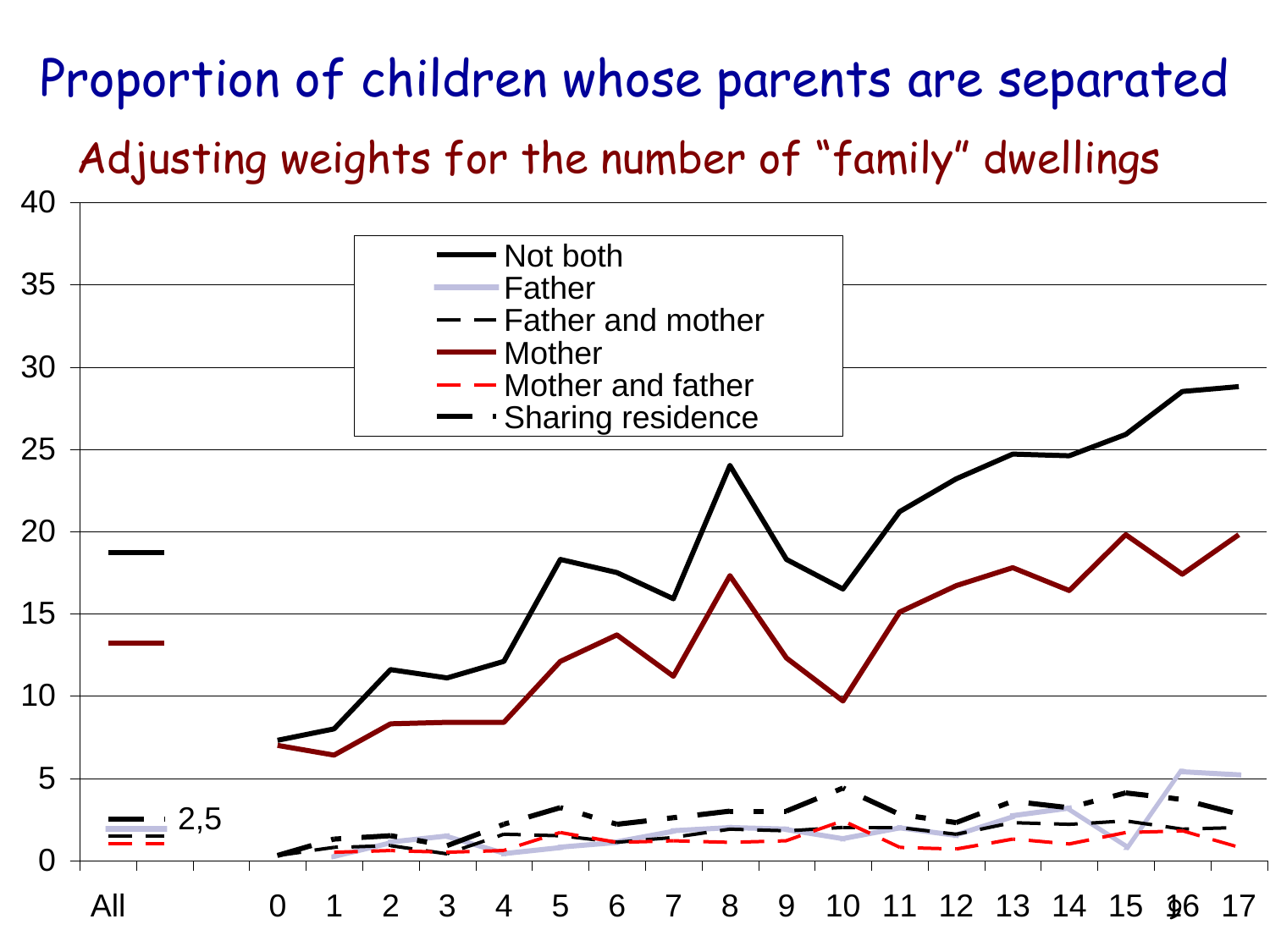#### Basic results on shared residence

- Comparison with INED previous surveys
	- On much smaller samples
	- A large increase in shared residence

| Proportion of children                                                                                                                                                                                      | Year of survey |      |      |           |  |  |  |  |
|-------------------------------------------------------------------------------------------------------------------------------------------------------------------------------------------------------------|----------------|------|------|-----------|--|--|--|--|
| Living with                                                                                                                                                                                                 | 1986           | 1994 | 2004 | 1986-2004 |  |  |  |  |
| - father only                                                                                                                                                                                               | 1.7            | 0.9  | 2.1  | $+0.4$    |  |  |  |  |
| - mother only                                                                                                                                                                                               | 11.7           | 14.0 | 13.6 | $+1.9$    |  |  |  |  |
| - shared residence                                                                                                                                                                                          | 0.9            | 1.3  | 2.2  | $+1.3$    |  |  |  |  |
| - Total (separated parents)                                                                                                                                                                                 | 4.4            | 16.1 | 17.9 | $+3.5$    |  |  |  |  |
| - Total (with double counts)                                                                                                                                                                                | 15.0           | 17.1 | 19.7 | $+4.7$    |  |  |  |  |
| Comparison between men's and women's answers<br>More children sharing residence according to fathers (+50%)<br>- Even more so in 1986<br>• (twice as many multi-resident children according to men in 1986) |                |      |      |           |  |  |  |  |

- Comparison between men's and women's answers
	- More children sharing residence according to fathers (+50%)
	- Even more so in 1986
		-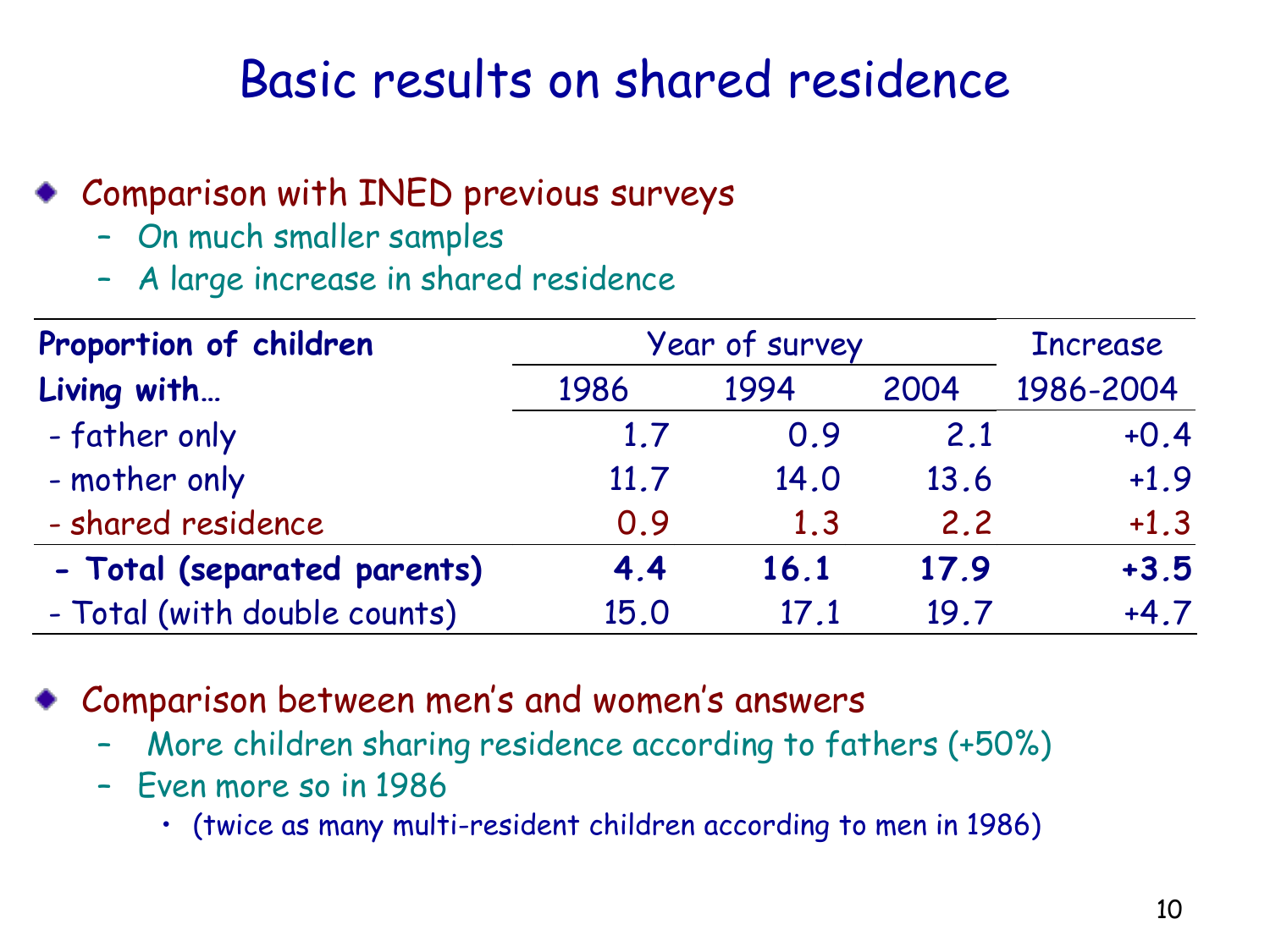### Residence of children with separated parents

No major change with age: almost 15% of children whose parents are separated share residence

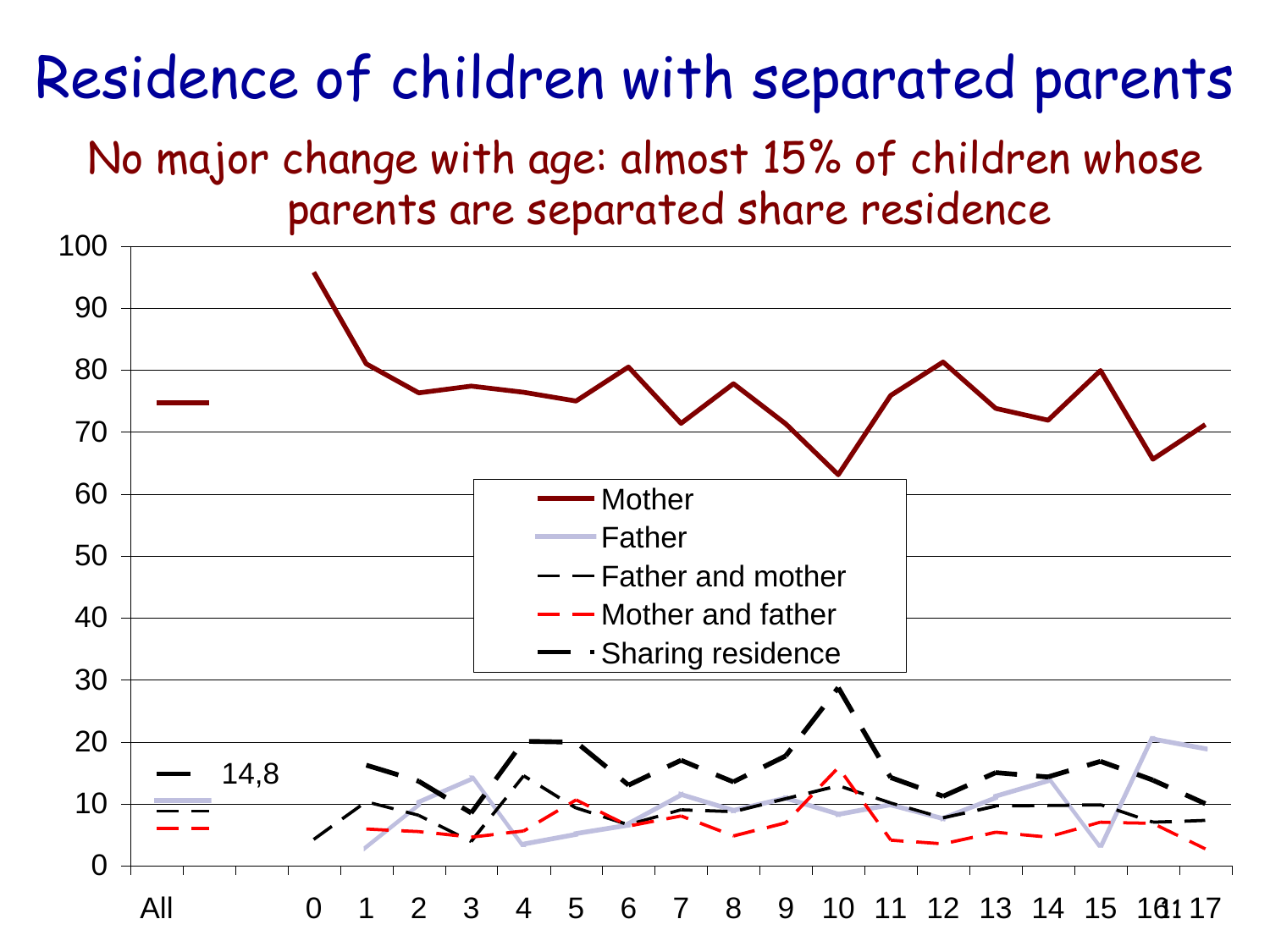Girls more often live with their mother Separated mothers less often report that their children also live elsewhere (or fathers overestimate sharing…)

14.8% of children with separated parents live in shared residence (16.2% of boys and 13.3% of girls). 19.3% live with their father (21.1% and 17.5%).

□ Mother ■Mother and father **■Father and mother** ■ Father

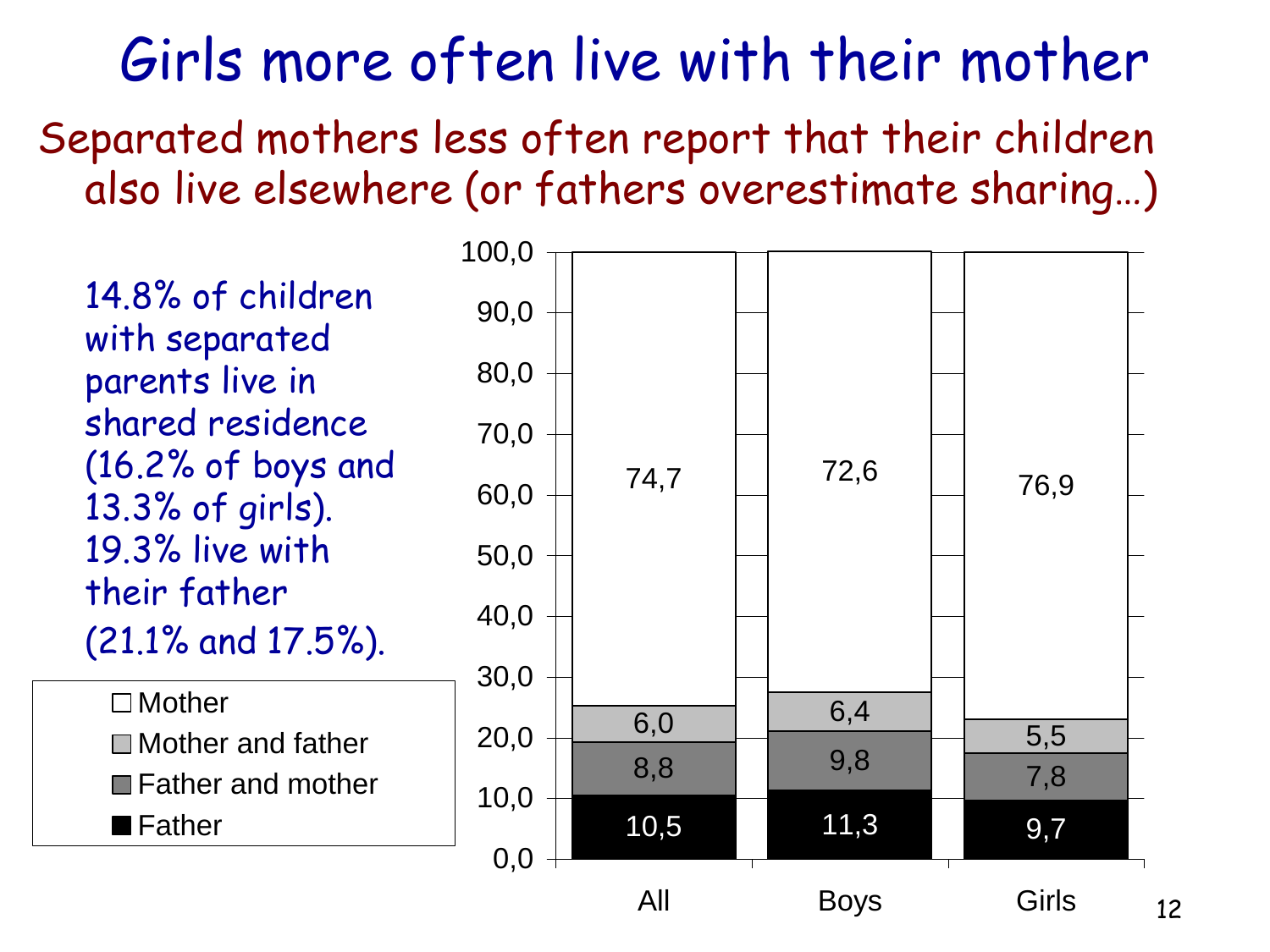#### Sharing residence is a transient state, even for children Transition probabilities into and out of multi-residence, by age



Source: Toulemon, Pennec, 2009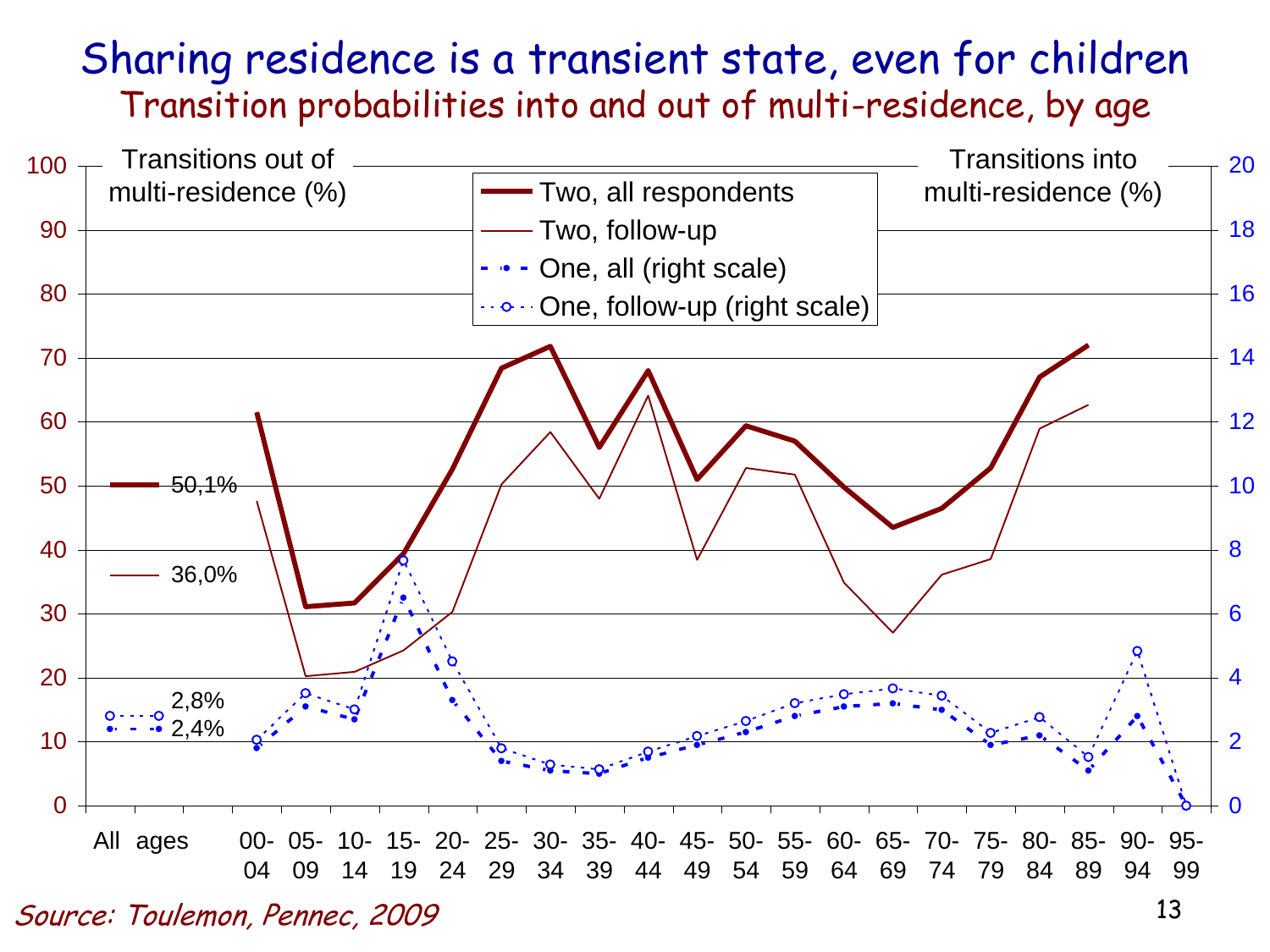### Families with children sharing residence

- a. Among all families
	- Distribution of families by number of children sharing residence
	- All families and by size of sibship (children under 18)
- b. Among families with at least one child living with one parent only
- When considering families children may be counted twice
	- Because they belong to both parental families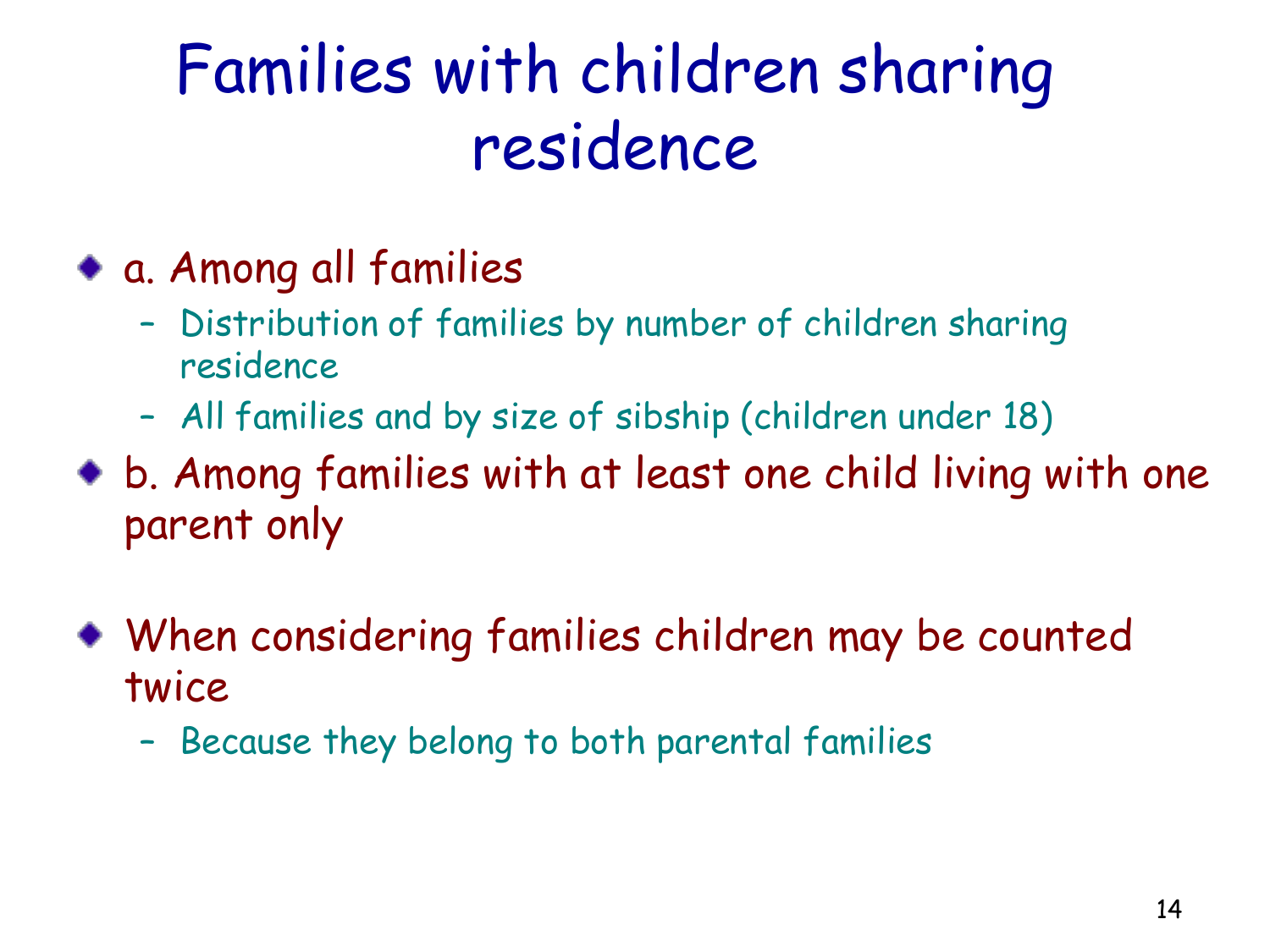## Families with children sharing residence (all families)

- 6.4% of families include at least one child sharing residence
- Families with 2 children are less likely to include children sharing residence 6.4% of families<br>
include at least one<br>
child sharing<br>
residence<br>
Families with 2<br>
children are less<br>
likely to include<br>
children sharing<br>
residence<br>
The most common<br>
sharing situation is<br>
sharing situation is<br>
among only
- The most common sharing situation is

| Number of children |      |      |      |      |      |      |
|--------------------|------|------|------|------|------|------|
|                    | 1    | 2    | 3    | 4    | $5+$ | All  |
| O                  | 93,0 | 95,1 | 92,5 | 87,0 | 87,1 | 93,6 |
| $\mathbf{1}$       | 7,0  | 2,5  | 2,6  | 2,2  | 4,2  | 4,6  |
| $\overline{c}$     |      | 2,4  | 2,4  | 6,6  | 4,6  | 1,4  |
| 3                  |      |      | 2,5  | 2,2  | 0,0  | 0,3  |
| 4                  |      |      |      | 2,1  | 4,2  | 0,1  |
| All                | 100  | 100  | 100  | 100  | 100  | 100  |
|                    |      |      |      |      |      |      |

#### b. Percent on all

| Number of children |      |                |      |     |      |      |  |
|--------------------|------|----------------|------|-----|------|------|--|
|                    |      | $\overline{c}$ | 3    | 4   | $5+$ | All  |  |
| 0                  | 42,2 | 38,8           | 10,4 | 1,8 | 0,4  | 93,6 |  |
| 1                  | 3,2  | 1,0            | 0,3  | 0,1 | 0,0  | 4,6  |  |
| $\overline{2}$     |      | 1,0            | 0,3  | 0,1 | 0,0  | 1,4  |  |
| 3                  |      |                | 0,3  | 0,1 | 0,0  | 0,3  |  |
| 4                  |      |                |      | 0,0 | 0,0  | 0,1  |  |
| All                | 45,4 | 40,8           | 11,3 | 2,1 | 0,5  | 100  |  |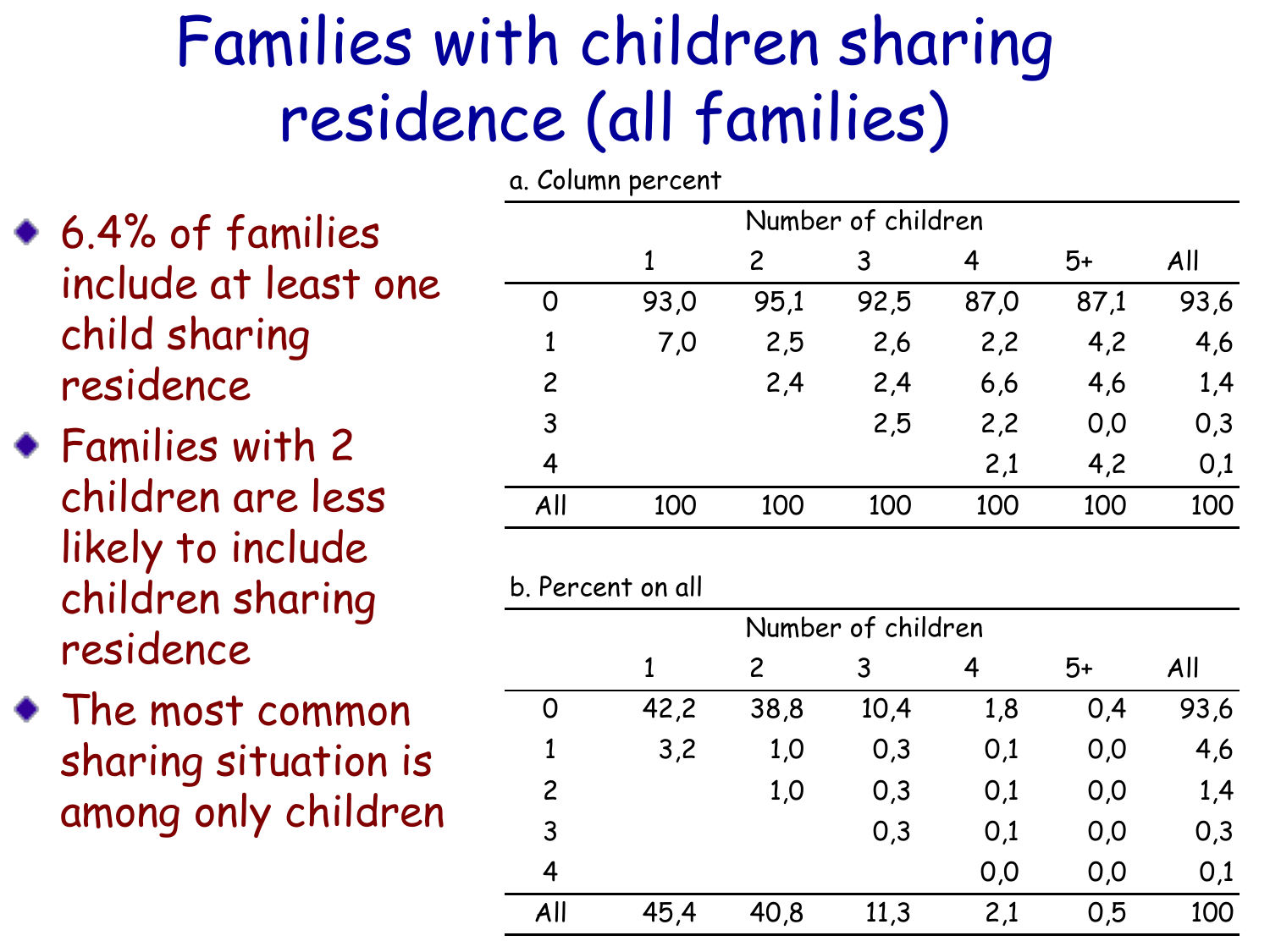#### Families with children sharing residence (families with at least one child with one parent only)

- Only 27.3% of these families include at least one child sharing residence
- This probability increases with sibship size
- For each parity, the situations are diverse (with 2 children, 1 or 2 sharing; with 3 children, 1, 2 or 3 Only 27.3% of these<br>
families include at<br>
least one child<br>
sharing residence<br>
This probability<br>
increases with<br>
sibship size<br>
For each parity, the<br>
situations are<br>
diverse (with 2<br>
children, 1 or 2<br>
sharing; with 3<br>
child

|                | a. Column per cent |                |      |      |      |      |  |  |  |
|----------------|--------------------|----------------|------|------|------|------|--|--|--|
|                | Number of children |                |      |      |      |      |  |  |  |
|                | 1                  | $\overline{c}$ | 3    | 4    | 5+   | All  |  |  |  |
| 0              | 73,7               | 72,9           | 69,9 | 64,3 | 67,3 | 72,7 |  |  |  |
| 1              | 26,3               | 13,8           | 10,4 | 6,0  | 10,6 | 19,6 |  |  |  |
| $\overline{c}$ |                    | 13,3           | 9,6  | 18,2 | 11,6 | 6,1  |  |  |  |
| 3              |                    |                | 10,1 | 5,9  | 0,0  | 1,4  |  |  |  |
| 4              |                    |                |      | 5,6  | 10,5 | 0,3  |  |  |  |
| All            | 100                | 100            | 100  | 100  | 100  | 100  |  |  |  |
|                |                    |                |      |      |      |      |  |  |  |

| Number of children |      |      |      |     |     |      |  |
|--------------------|------|------|------|-----|-----|------|--|
|                    |      | 2    | 3    | 4   | 5+  | All  |  |
| O                  | 38,4 | 23,2 | 8,5  | 2,1 | 0,5 | 72,7 |  |
| $\mathbf{1}$       | 13,7 | 4,4  | 1,3  | 0,2 | 0,1 | 19,6 |  |
| $\overline{2}$     |      | 4,2  | 1,2  | 0,6 | 0,1 | 6,1  |  |
| 3                  |      |      | 1,2  | 0,2 | 0,0 | 1,4  |  |
| $\overline{4}$     |      |      |      | 0,2 | 0,1 | 0,3  |  |
| All                | 52,0 | 31,8 | 12,2 | 3,3 | 0,8 | 100  |  |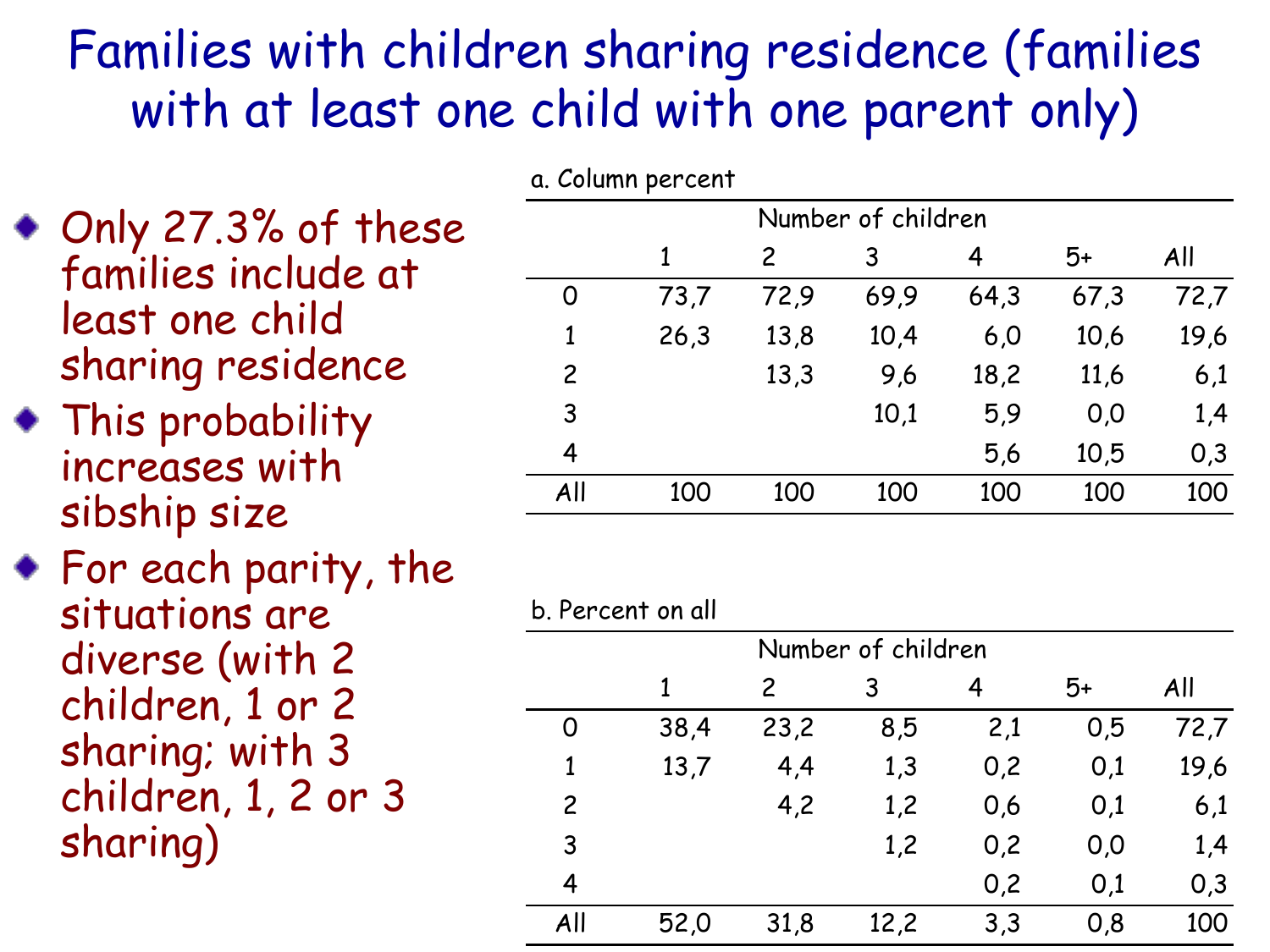### III – A new survey on shared residence

a. A 2% survey in conjunction with the census

- 350,000 respondents (instead of 30,000 in SILC)
- From the EU-SILC survey, 241 children with more than one residence, and 116 living with their father
- A self-administred form
	- Men and women, aged 18 plus
- Questions about family life
	- Couple, including same-sex couples and LAT
	- Children, including stepchildren
	- Questions on children sharing residence
	- … and on multi-residence of adults
	- Location of children and parents
- Bridging census and survey results
- Available for comparative research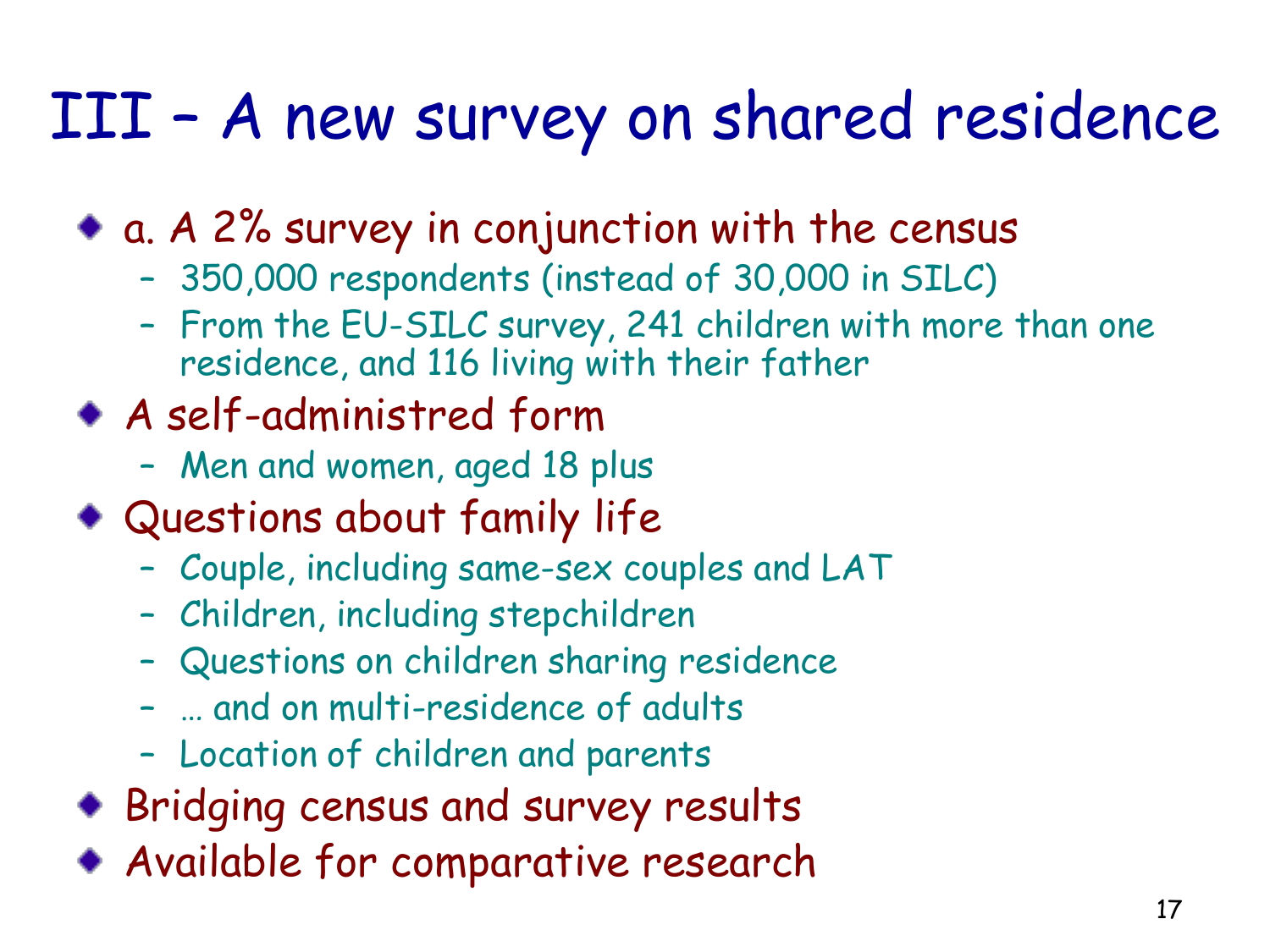### Conclusions

- The proportion of children living "usually" in both of their separated parents' dwellings is not negligible
	- and is probably increasing with time in France
- Multi-residence poses a challenge for censuses and surveys
	- Enumeration errors, inaccurate family situations
- The answers could become more accurate
	- But different response consistencies are involved
		- Children having a room, coming often, permanently living, etc.
	- And dissension between parents may increase the likelihood of inaccurate answers
		- Parents reluctant to report that their child is "also" living with the other parent (or to answer questions about this "other dwelling")
- Shared residence is a transient state
	- At ages 5-14, one episode out of 3 to 5 ends each year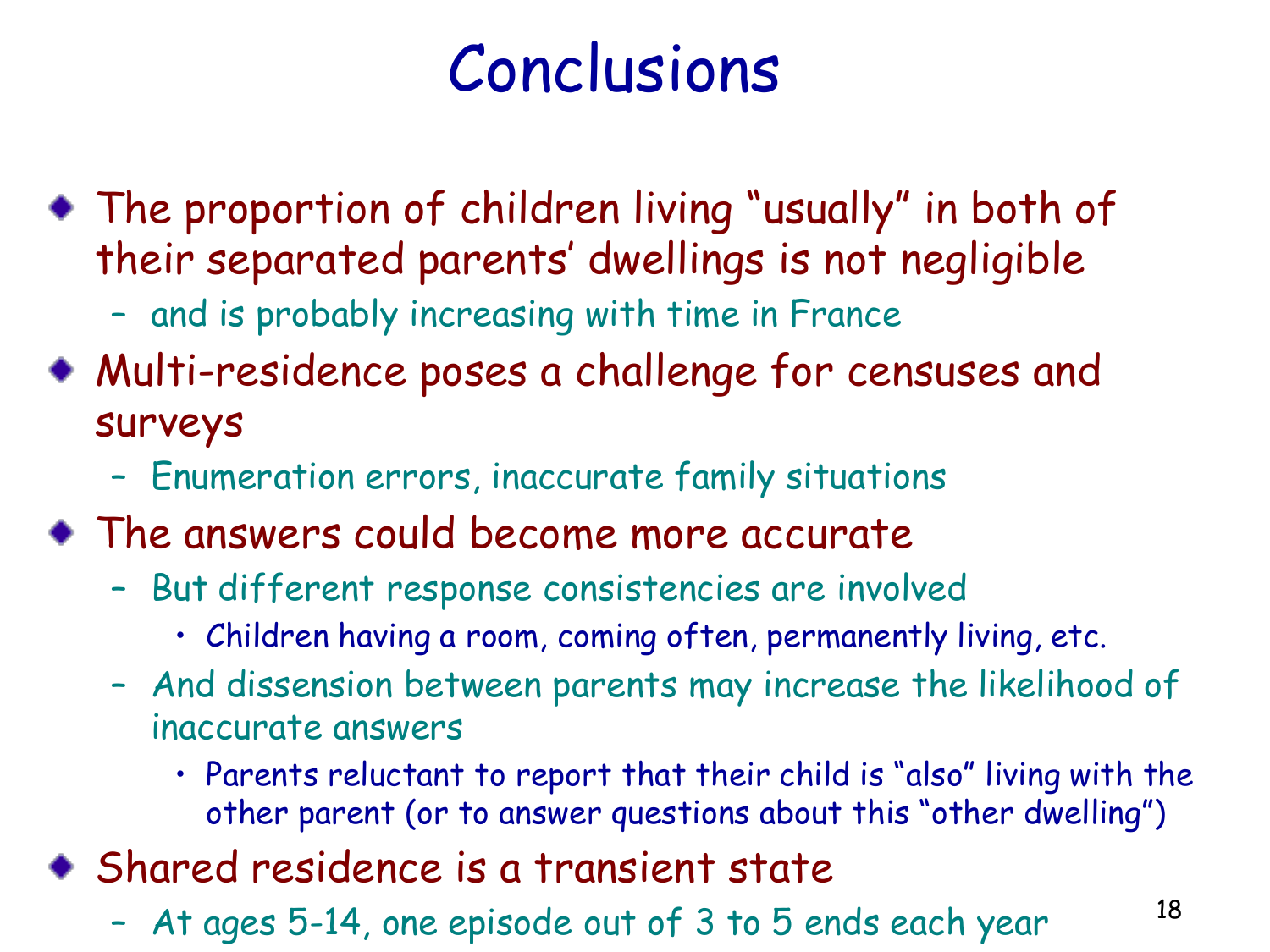### References

- On multi-residence of children and adults in France an Australia
	- Toulemon Laurent, Pennec Sophie, 2010, "Multi-residence in France and Australia: Why count them? What is at stake? Double counting and actual family situations", Demographic Research 23(1): 1-40. <http://www.demographic-research.org/volumes/vol23/1/>
- On transitions into and out of multi-residence
	- Toulemon Laurent, Pennec Sophie, 2009, "Two-home adults and children: long-lasting or transitory family situation? The case of France". Communication à la séance Session 501, Unions, families and households, XXVI IUSSP International Population Conference, Marrakech, 27 September – 2 October 2009, 39 pages, <http://iussp2009.princeton.edu/download.aspx?submissionId=93441>